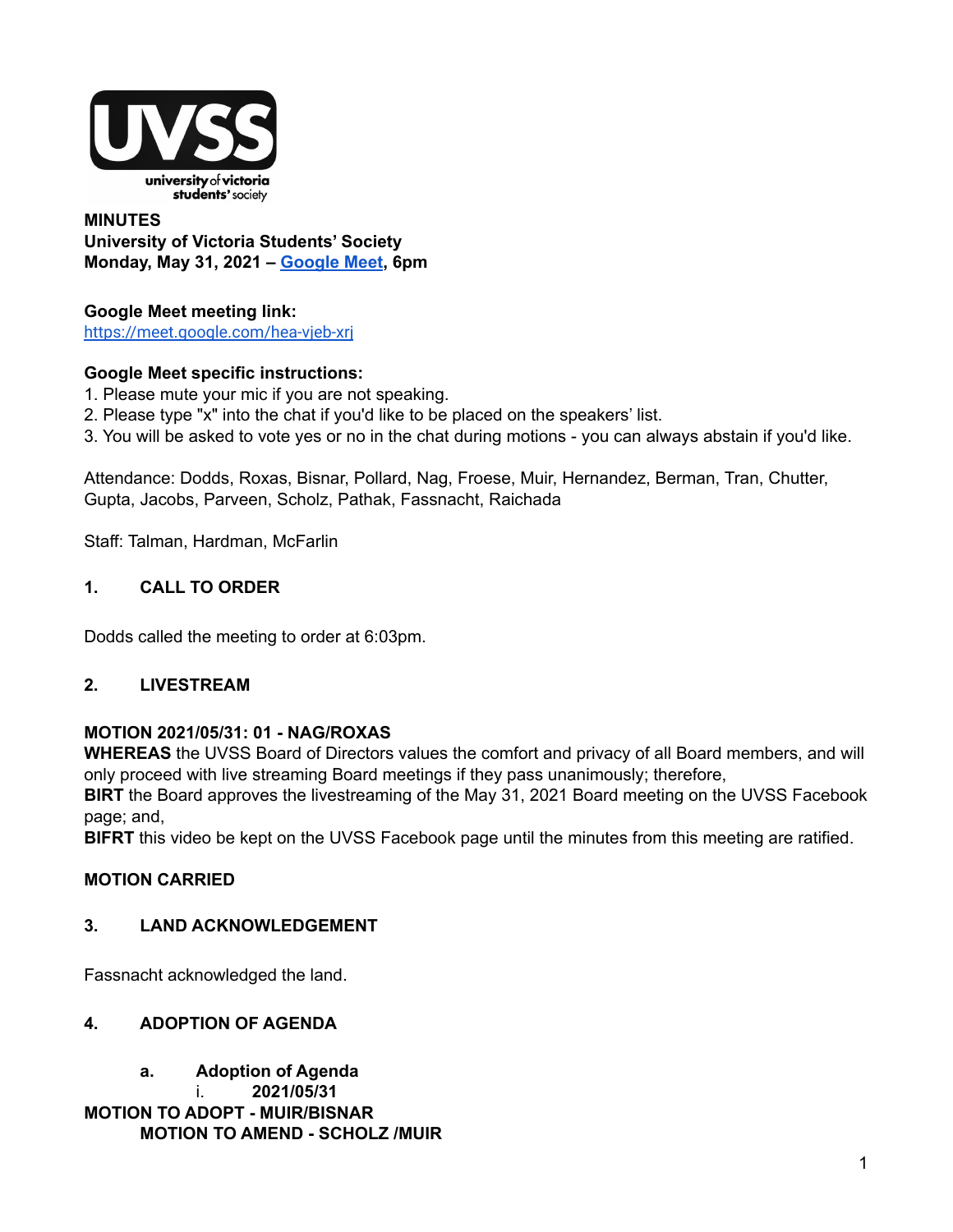To add Kishal, Kai, Dhruvi, Hailey and Josh's Directors reports **MOTION CARRIED**

# **MOTION CARRIED**

## **b. Adoption of Minutes**

i. **2021/05/10**

## **MOTION TO ADOPT - HERNANDEZ/BISNAR MOTION CARRIED**

#### **5. PRESENTATIONS & ANNOUNCEMENTS**

#### **a. PRESENTATIONS**

- Kate Korte, Editor-in-chief of the Martlet
- **b. ANNOUNCEMENTS**

#### **6. REPORTS**

#### **a. EXCLUDED MANAGERS**

#### **b. PORTFOLIOS**

- 1. Campaigns and Community Relations
- 2. Finance and Operations
- 3. Outreach and University Relations
- 4. Student Affairs
- 5. Events
- 6. International Student Relations

#### **COMMITTEES AND COUNCILS**

- 1. Electoral
- 2. Executive Committee
- 3. Food Bank & Free Store
- 4. Peer Support Centre

#### **CONSTITUENCY ORGANIZATIONS & NSU**

- 1. GEM
- 2. NSU
- 3. Pride
- 4. SOCC
- 5. SSD

#### **7. QUESTION PERIOD (15 mins)**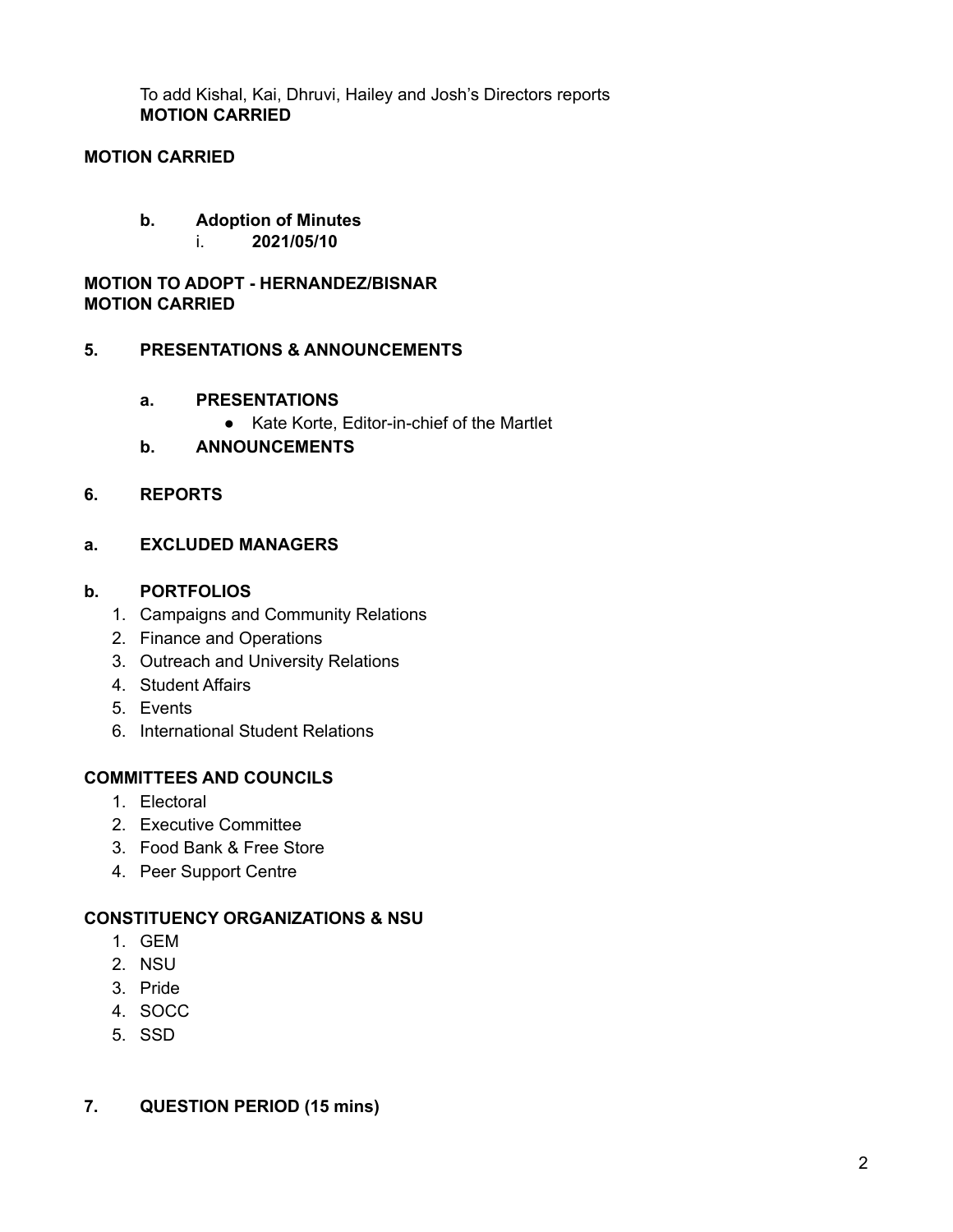# **8. EMAIL MOTIONS**

#### **MOTION 2021/05/13 - NAG/BISNAR**

**BIRT** nominations be opened for Health & Dental Plan Appeals Committee and U-PASS Appeals Committee, and nominations are approved.

| <b>Health &amp; Dental Plan Appeals</b><br><b>Committee</b> | One(1) Director          | Nigel Bisnar                          |
|-------------------------------------------------------------|--------------------------|---------------------------------------|
| <b>U-PASS Appeals Committee</b>                             | Two $(2)$ Director $(s)$ | Gina Tran<br><b>Rowan Huff Froese</b> |

#### **MOTION CARRIED**

#### **MOTION 2021/05/26 - DODDS/HERNANDEZ**

**WHEREAS** the UVic Faculty of Science is seeking a nomination from the UVSS for an undergraduate student representative for the Search Committee for the Associate Dean, Academic (Science); **WHEREAS** the UVSS has put out a call for nominations and received one applicant; **BIRT** the UVSS elect Lauren Nolan as the undergraduate student representative for the Search Committee for the Associate Dean, Academic (Science).

#### Statement of interest:

"My name is Lauren Nolan and I'm a 5th year Chemistry for the Medical Sciences student at UVic. I would be a great fit for the search committee as I have been a student in the Faculty of Science for a few years, have been treasurer and Vice President of the Chemsoc since 2017, and have had the joy of working closely with profs in the department of Chemistry. I have always been a hardworking and motivated student in all my classes and actively worked with other students to ensure success. I'm proud to be a student in the Faculty of Science and would be honoured to help decide the next Associate Dean"

#### **MOTION CARRIED**

#### **MOTION 2021/05/27 - DODDS/ROXAS**

**WHEREAS** the UVSS values include Social Justice, Decolonization, and Environmental Sustainability, and those values inform the work we do as board members; and,

**WHEREAS** the UVSS has, in the past, released statements of solidarity and/or awareness during local and global movements that affect our members; therefore,

**BIRT** the UVSS approve the five Lead Directors to write a public statement on behalf of the board, in support of the Fairy Creek Blockade, and the protection of BC old growth forests; and,

**BIFRT** the statement is disseminated to the board by email before they are published, and are to be approved by the UVSS board by email vote.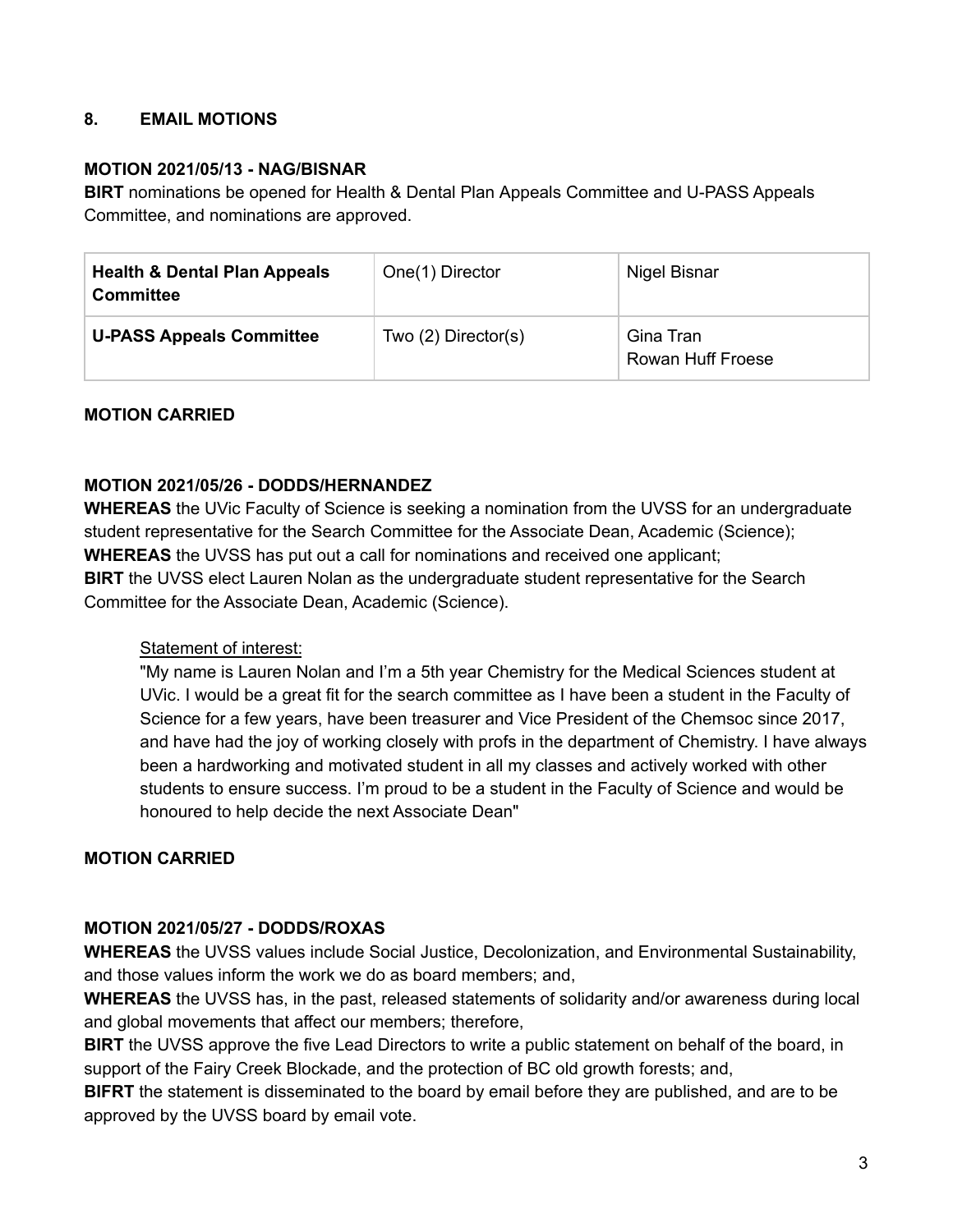#### **MOTION CARRIED**

#### **9. MAIN MOTIONS**

#### **a. PRIORITY BUSINESS**

#### **MOTION 2021/05/31: 01 – ROXAS/NAG**

**BIRT** the Board set the following dates for general meetings for the 2021-2022 term: Thursday, October 28, 2021 UVSS Annual General Meeting Thursday, February 24, 2022 UVSS Semi-Annual General Meeting

#### **MOTION CARRIED**

#### **MOTION 2021/05/31: 02 – HERNANDEZ/SCHOLZ**

**BIRT** the Board set the following dates for the 2022 UVSS elections to the Board of Directors: **Nomination Period** Monday, February 21, 9am – Monday, March 7, 9am **Campaign Period** Monday, March 14, 9am\* – Friday, March 25, noon **Voting Days** Wednesday, March 23 , 9am – Friday, March 25, noon

\*Date and time at which printed and digital campaign materials may be posted

#### **MOTION CARRIED**

#### **MOTION 2021/05/31: 03 – POLLARD/GUPTA**

**BIRT** the Board review and approve nominations for UVSS Director vacancies on UVSS Committees:

|           | <b>Campaigns Committee</b><br>Nominations: none           | One (1) Director vacancy     |
|-----------|-----------------------------------------------------------|------------------------------|
| $\bullet$ | <b>Member Outreach Committee</b><br>Nominations: none     | One (1) Director vacancy     |
|           | <b>Policy Development Committee</b><br>Nominations: none  | Three (3) Director vacancies |
|           | <b>Electoral Committee</b><br>Nominations: Delicia Jacobs | One (1) Director vacancy     |

#### **MOTION CARRIED**

**MOTION TO RECESS - ROXAS/SCHOLZ** Recess for 10 minutes. **MOTION CARRIED**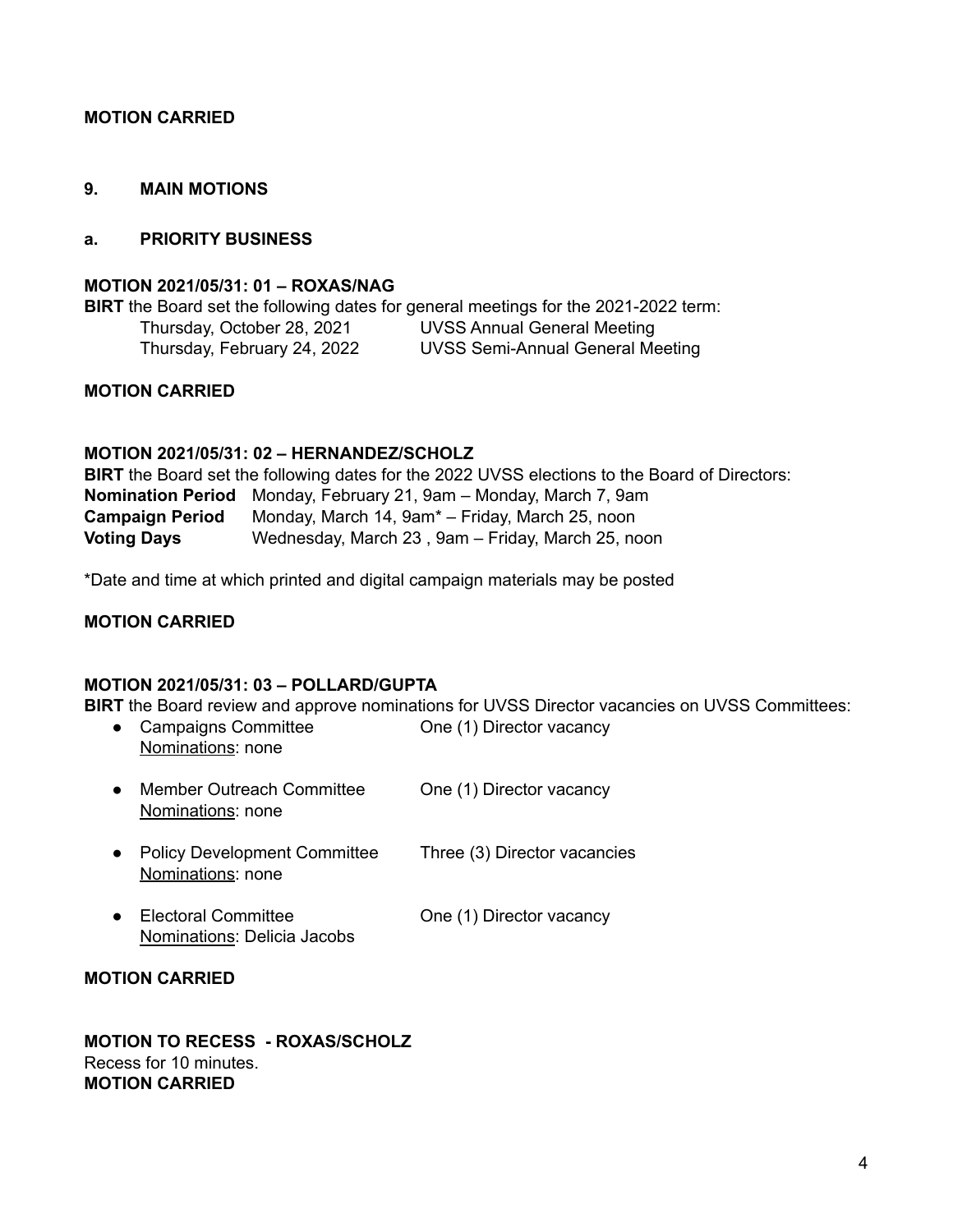# **MOTION 2021/05/31: 04 – NAG/BISNAR**

**WHEREAS** the title for the position formerly known as "Health Plan Administrator" has now been changed to "Services Coordinator" and should be reflected in Terms of Reference of Health & Dental Plan Appeals Committee and U-PASS Appeals Committee; therefore,

**BIRT** all instances of "Health Plan Administrator" in the Board of Directors Policy are changed to the current title "Services Coordinator."

# **MOTION CARRIED**

## **MOTION 2021/05/31: 05 – NAG/PATHAK**

**WHEREAS** the current TOR of BOD policy does not reflect the current practice of holding this committee; therefore,

**BIRT** the TOR is updated as follows:

# **2.3 FINANCE AND OPERATIONS COMMITTEE**

- g. Meetings
	- I. Shall meet at least twice **once (1)** a month at a date set by the chair of the committee or upon the call of the BoD.
	- II. The chair shall distribute meeting agendas a minimum of 24 hours in advance of meetings in a manner that is available to members.
	- III. The chair shall publicly distribute minutes within 72 hours of the end of the meeting

# **MOTION CARRIED**

#### **MOTION 2021/05/31: 06 – HERNANDEZ/JACOBS**

**BIRT** the following list of clubs are ratified and allocated their respective funding:

Returning clubs with full funding of \$203.43:

- 1. Beer Club
- 2. CSCE UVic Chapter
- 3. Engineers Without Borders
- 4. Hillel On Campus
- 5. Inclusive Christians Club
- 6. International Friendship Group
- 7. InterVarsity UVIC
- 8. Japanese Culture Club UVic
- 9. Mental Health Awareness Club
- 10. Rotaract Club Of Victoria
- 11. UVic Anime Club
- 12. UVic Astrophotography Club
- 13. Uvic Blood4Life Club
- 14. UVic Concrete Canoe Team
- 15. UVic Environment Engineering Club (UVEEC)
- 16. UVic Formula Hybrid
- 17. UVic Formula Racing Electric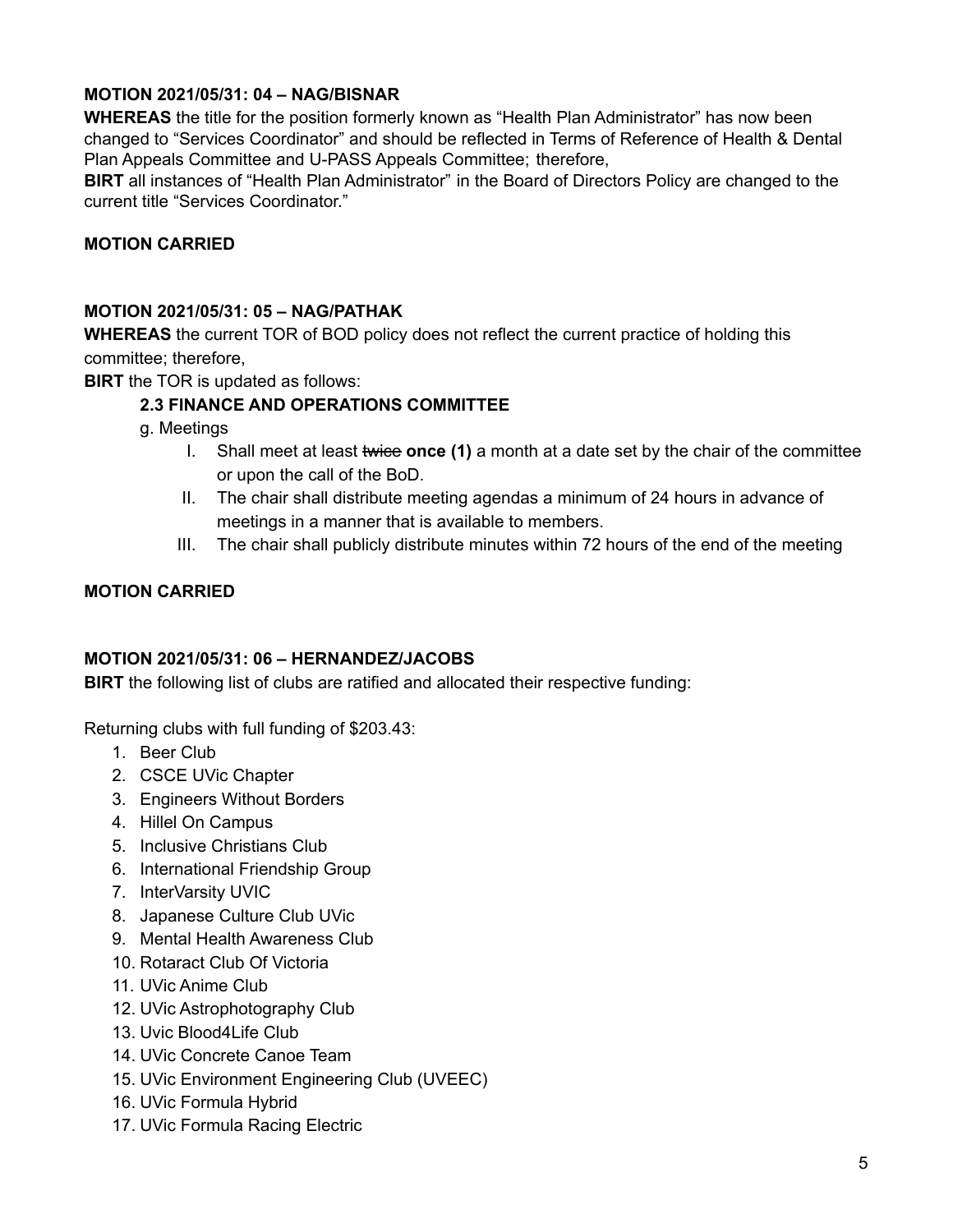- 18. UVic Guitar Club
- 19. UVic Medieval Club
- 20. UVIC Model United Nations Club
- 21. Uvic Muslim Student Association
- 22. UVic Photoclub
- 23. UVic Renewable Energy Club
- 24. UVic Rocketry
- 25. UVic Seismic Design Team
- 26. UVic Stem Cell Club
- 27. UVic Stroke Awareness Association
- 28. UVic Students Offering Support (SOS)
- 29. UVIC Submarine Racing Club
- 30. Victoria Mandarin Toastmasters club
- 31. VikeLabs
- 32. Wise & Well VIC
- 33. Young Communist League
- 34. Young Women in Business
- 35. World University Service Canada (WUSC) UVic
- 36. UVic Ecological Restoration Club

Returning Clubs (Late, Half Funding of \$101.72):

- 1. AUVIC
- 2. F&S Club
- 3. UVic Minecraft Club

New Clubs (Half Funding of \$101.72):

- 1. Society of Economic Geologists
- 2. UVic Harm Reduction Club

#### **MOTION CARRIED**

## **MOTION 2021/05/31: 07 – HERNANDEZ/BISNAR**

**BIRT** the following list of course unions are ratified and allocated their respective funding:

Full Base Funding of \$631.08:

- 1. Computer Music
- 2. UWUCU (UVic Writing Undergraduate Course Union)
- 3. University of Victoria Nursing Student Society (UVNSS)
- 4. Underlings (Linguistic Course Union)
- 5. The Undergraduates of Political Science
- 6. Biology Undergraduate Society (BUGS)
- 7. History Undergraduate Body
- 8. Society of Geography Students
- 9. English Students' Association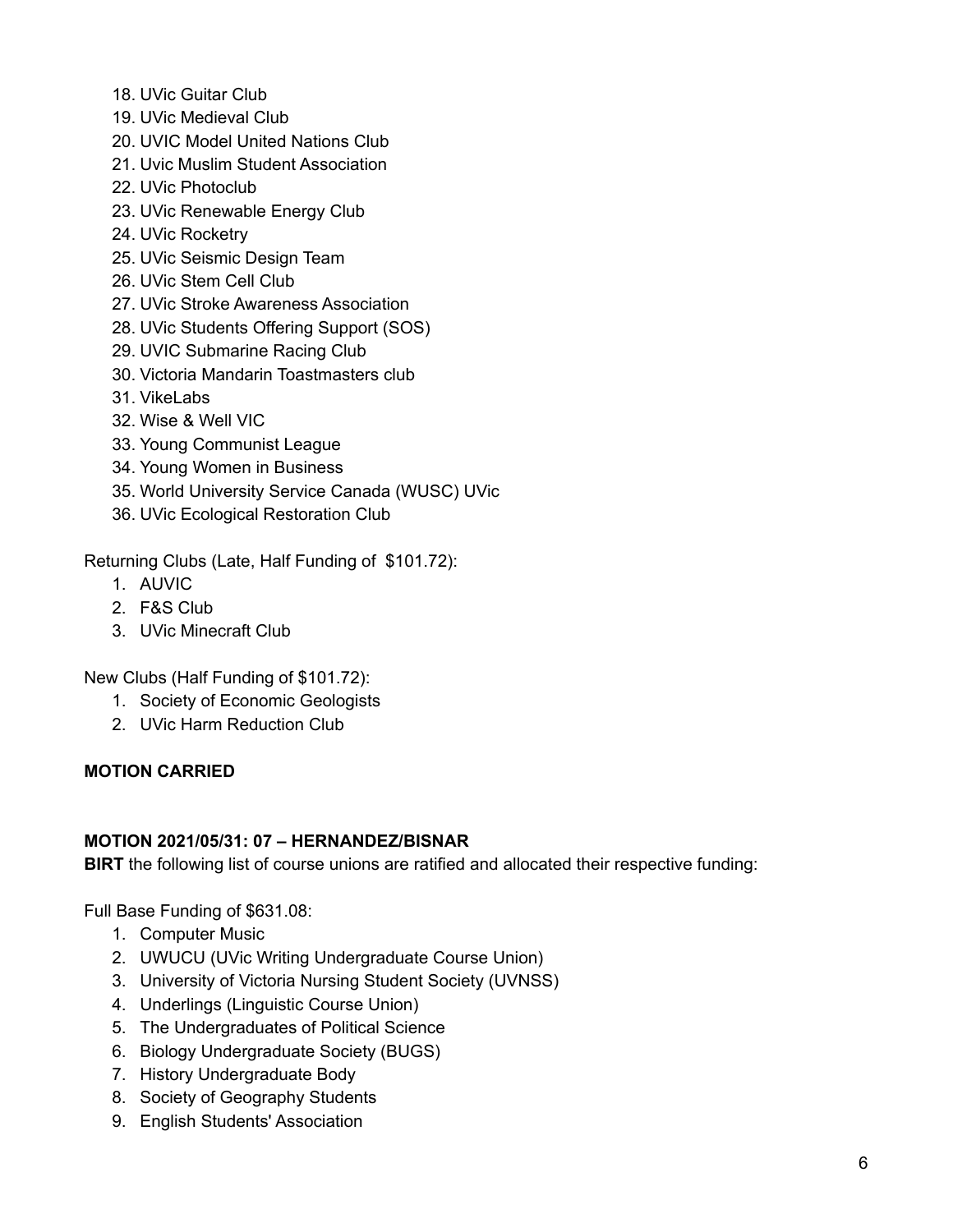# **MOTION CARRIED**

#### **MOTION 2021/05/31: 08 – HERNANDEZ/BERMAN**

**BIRT** Board of Directors policy section 1, part 1, "Training and Professional Development" is amended as follows:

#### **a. Lead Directors**

- i. Before assuming office on May 1, an incoming Leads Director shall be paid for a maximum of 35 hours of training with the outgoing Lead Director in their position.
	- **1. This includes: reviewing relevant bylaws and policy; shadowing the outgoing Lead; office tours and introductions; attending relevant committees; and, practical skills transfers.**
	- **2. If Board Orientation is scheduled before May 1, those hours shall not be paid or count towards the 35 Lead Director training hours.**
- ii. At the start of the board term, outgoing Lead Directors shall be paid for a maximum of 35 hours to provide on-the-job training to incoming Lead Directors. These training hours **should** must be completed **within the first three weeks of May.** by May 31.

#### **MOTION CARRIED**

#### **MOTION 2021/05/31: 09 - NAG/POLLARD**

**WHEREAS** Strategic Planning process is cumbersome and requires simplification; therefore, **BIRT** section 3 part 1 of Board of Directors policy is amended as follows:

#### **PART 1: STRATEGIC & ORGANIZATIONAL PLANNING**

#### **1.1 Preamble Objective**

**Publish written goals, with buy-in from Directors and key staff, to guide the activities of the UVSS, use resources appropriately to meet the objectives and priorities of the Board, and proactively respond to changes in external and internal environments.**

Each incoming Board shall develop a **Board** strategic plan on an annual basis. The strategic plan shall clearly connect **the mission, vision, and values of the UVSS,** business unit plans, a marketing and communications plan, as well as **detailed to action-oriented** plans for each Lead Director's portfolio **and the UVSS's communication strategy**.

The strategic planning process shall ensure that:

● Resources are mobilized to meet the objectives and priorities of the current board.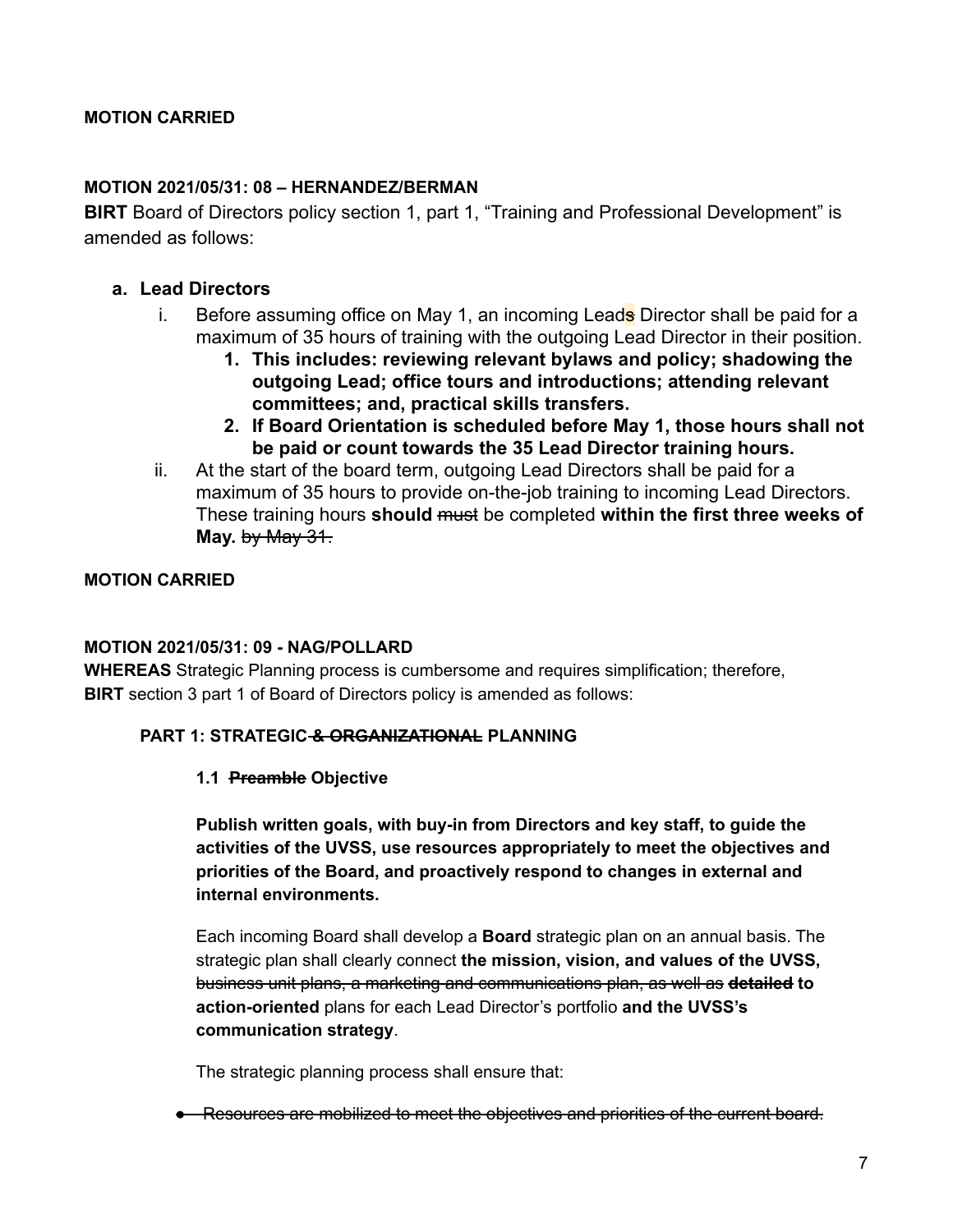- The current board, stakeholders, and members are actively involved in the strategic plan and its supporting plans at all phases.
- The Society is able to proactively respond to changes in the external and internal environments.
- **T**he Board solicits input from all UVSS stakeholders including members, **advocacy and affiliated groups,** and relevant staff (e.g. Communications and Graphics) through workshops and surveys. to ensure the strategic plan is adequately representative of the perspectives and values of stakeholders.
- Joint workshops are held with directors and staff to help operationalize the strategic plan through inter-department collaboration and goal setting.
- **● The content is informed by the previous year's Annual Survey results.**
- **● The Strategic Plan describes how the Board intends to measure the progress of the goals they set. This can be represented graphically (e.g. a timeline or image), or quantitatively (e.g. scorecard or report card), and updates must be regularly published to UVSS social media throughout the year.**

# **1.2 Process & Timeline Format**

# **Suggested format:**

- **1. Mission, vision, values**
- **2. Portfolios**
	- a. Who "owns" this portfolio
		- i. How to get involved with that portfolio
	- b. Issues
	- c. Primary goal(s)
		- i. Communications goal(s)
	- d. Strategies and tactics
	- e. SMART objectives
	- f. Scorecard

# **3. Conclusion**

- a. What comes next
- b. How to contact the Dir. Finance about the strategic plan

The annual development process for the Strategic Plan shall be a project for the incoming board. The incoming board shall draft the plan, develop or update strategic initiatives and success indicators and work with department managers to ensure the Society's mission, vision, and values are reflected in the Strategic, business, and cost centre work plans.

In addition, the UVSS Excluded Managers will work collectively with department managers to coordinate 3-5 year business unit and cost centre work plans. These plans shall be reviewed by department managers and respective Excluded Managers at least once per semester.

# **1.3 Timeline**

The following **timeline indicates the dates by which each step** should be completed. no later than the dates listed below, within reason: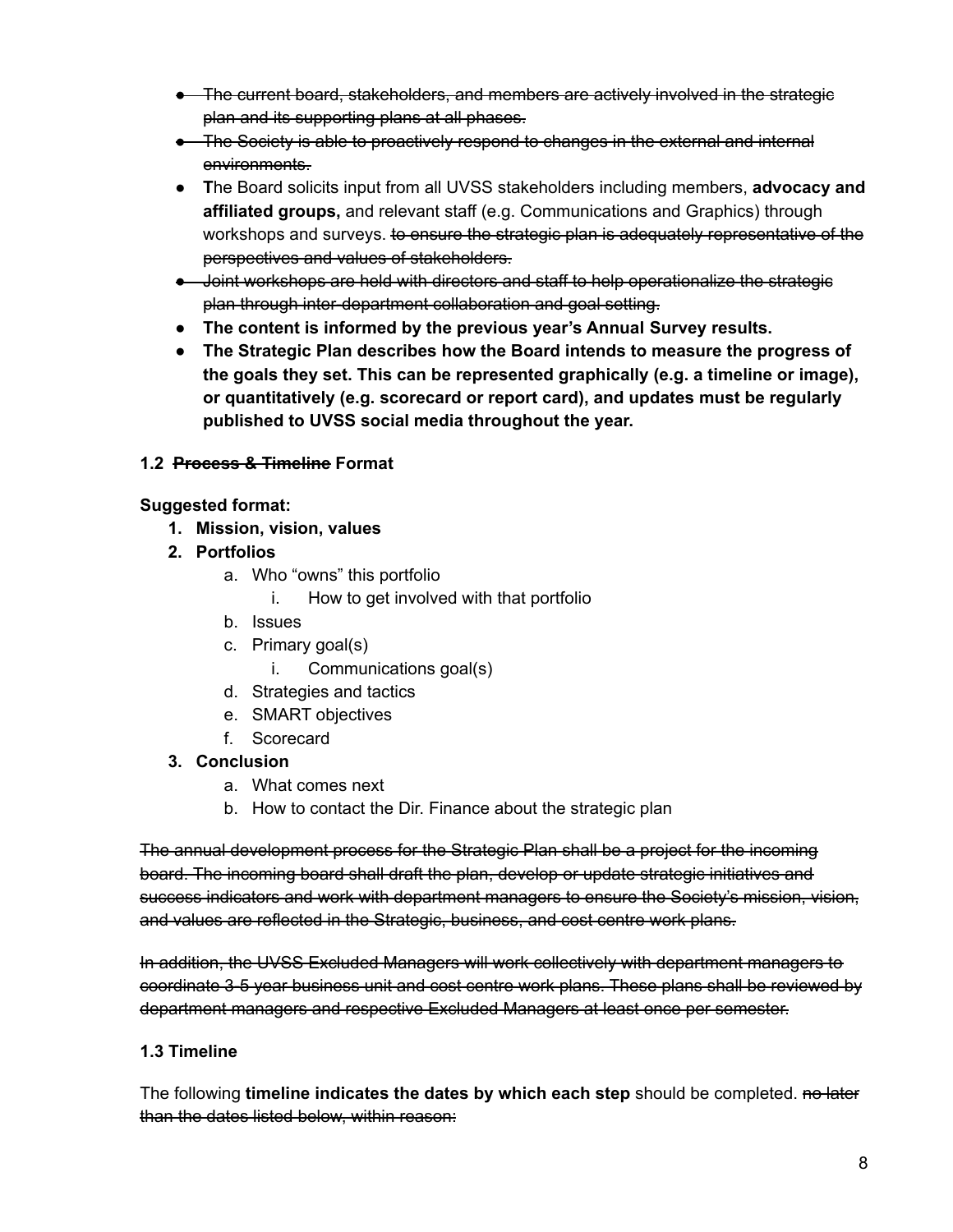**May 1** Strategic planning training at Board Orientation.

## **June 15 One- to two-day strategic planning session with the Board of Directors.**

**May 31** The Board of Directors shall organize a workshop to gain input from staff on the Strategic Plan.

**June 1** Additionally, the Board of Directors shall disseminate a survey to all UVSS staff who are unable to participate in the workshop.

**June 30** Portfolio goals submitted to the Finance & Operations Committee. The Lead Director and portfolio Directors-at-Large are responsible for contributing to the portfolio goals presented to the Finance and Operations Committee, as well as submitting **them** a hard copy of the goals to the Director of Finance and Operations.

**July 15** The Administration and Services Manager shall organize a meeting with Lead Directors, Excluded Managers, and the Communications team to review the business unit goals and ensure they align with the Strategic Plan, where applicable.

**July 31** Strategic Plan adopted by the last Board meeting of July. Annual business unit plans and cost centre work plans completed or updated.

**November 1** The Administration and Services Manager shall work alongside other Excluded and department managers to develop progress reports on SUB business unit plans, then send out an email update to all department managers two weeks before the last department managers meeting of the calendar year.

**December 1** The Executive Director shall work alongside the Director of Finance and Operations and other Excluded Managers to develop progress reports for Lead Directors and cost centers.

**December 20** Each Lead Director, in consultation with their portfolio DaLs, reports on the status of strategic plan implementation to the Board of Directors.

… [*the rest of the policy will stay the same in BoD]*

# **MOTION CARRIED**

# **MOTION TO MOVE IN CAMERA - NAG/PATHAK**

The meeting moved in camera at 7:23pm **MOTION CARRIED**

#### **10. IN-CAMERA**

- **a. Legal**
- **b. Personnel Committee Report**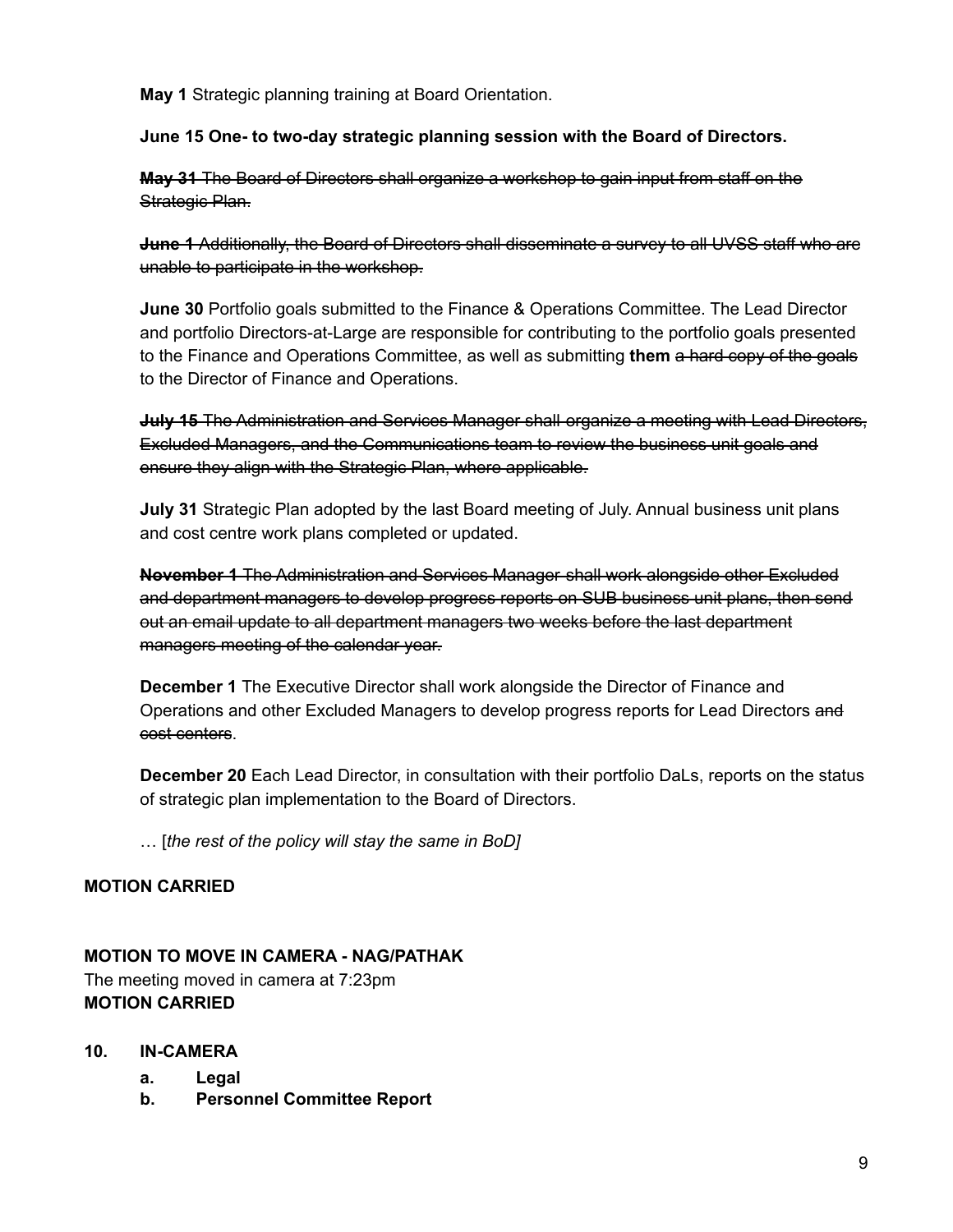# **MOTION TO MOVE OUT OF CAMERA - PATHAK/ROXAS**

The meeting moved out of camera at 7:26pm. **MOTION CARRIED**

## **11. MEETING TIMES**

**The next meeting scheduled by the Board of Directors is: Monday, June 14, 2021** on Google Meet (online).

**12. ADJOURNMENT**

## **13. BOARD DIRECTORS' REPORTS**

#### **Marran Dodds (106.75 hours)**

- *Committees/External Meetings*
	- Board Meeting 2 hours
	- Leads 3 hour
	- Introduction with Jim Dunsdon 0.5 hours
	- Executive 2.5 hour
	- Campus Planning Committee 1.5 hours
	- Meeting with OSL (Mandatory Consent Training) 1.5 hours
	- Member Outreach Committee 1 hour
	- Events Committee 1 hour
	- Policy Development Committee 1 hour
	- EQHR Policy Advisory Committee 1.5 hours
	- Department Manager Meeting 1 hour
	- Campaigns Committee 1 hour
	- FRAC 2 hours
- *Ongoing Projects*
	- Equity, Diversity, and Inclusion
		- Equity assessment with Nicole Lee Consulting 1 hour
		- NLC Audit Admin and Organizing 4 hours
		- Anti-Discrimination Campaign Work 5.5 hours
		- Meeting with UVic Sci EDI 1 hour
		- Meeting with USW 1.25 hours
	- Practicum Reform
		- Brainstorming/tactics meeting 1.5 hours
		- Schedule meeting with EQHR 0.5 hours
	- Return to Campus Advocacy
		- Meetings with Faculty Association 2 hours
		- Prep for FA meeting 0.5 hours
		- Meeting with SSD/UVSS/Pride 1 hour
		- Drafting Joint Op-Ed Letter 2.25 hours
		- Admin, Organization, Brainstorming 2 hour
		- Meeting with 19toZero 0.5 hours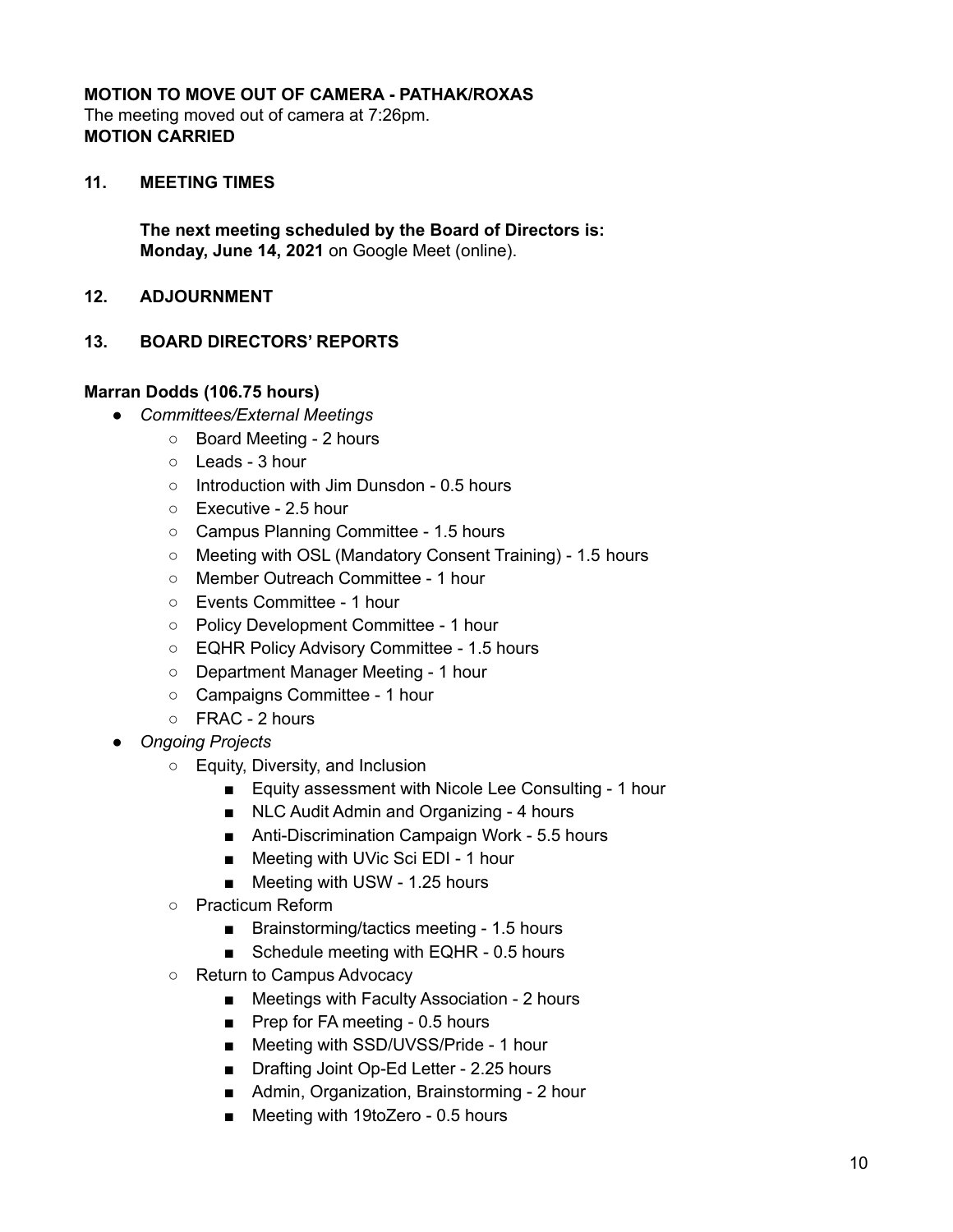- Meeting with Access4All 1.5 hours
- Bonnie Henry Town Hall 1 hour
- Wellness Journals
	- Brainstorming meeting w/ Brent 1 hour
	- Communication w/ Brent 0.5 hours
	- Meeting w/ MarComm & GRA 1 hour
- PIRG Award
	- Meeting with Laura (UVic Leadership Giving) 0.5 hours
	- Planning/brainstorming meeting 1 hour
- UVSS Swag
	- Meeting with Comms 1 hour
- *Administrative & Misc.*
	- Training with Advocacy reps 2.5 hours
	- 3 hours paid time off (Covid Vaccine) 3 hours
	- Meeting w/ COMM 1.5 hours
	- Writing lobbying letter re Student Representation on UVic Committees 3 hours
	- Set up meetings with EQHR and Wellness Centre 0.5 hours
	- Emails, Administration, and Organizing 33 hours
	- Scheduling MO and PD Committees 1.25 hour
	- Scheduling/Planning Ombudsperson Committee 2 hours
	- Wrote UVSS Recommendation to the VP Academic and Provost Hiring Committee 1.5 hours
	- Cheque signing 0.5 hours
	- Meeting with Gem and Pride for Instagram Collaboration 1 hour
	- Outreach Portfolio 0.5 hours
	- "Community Immunity" Campaign Planning 1 hour
	- Drafting Agendas 1.5 hours
	- Meeting re UVSS Newsletter 0.5 hours
	- Meeting w/ Annette (Ombudsperson) 0.5 hours
	- Draft Motion for Board email vote 0.5 hours
	- Write Instagram caption/take photo for BLM post 0.75 hours
	- Took Instagram photos 0.75 hours

# **Q Roxas (105.75 hours)**

- *● Committee Meetings*
	- Leads Meetings
	- Exec
	- Campaigns
	- Events
	- Member Outreach
	- Policy Development
	- PIRG Bursary
- *● Admin*
	- Responding to and drafting emails
	- Cheque signing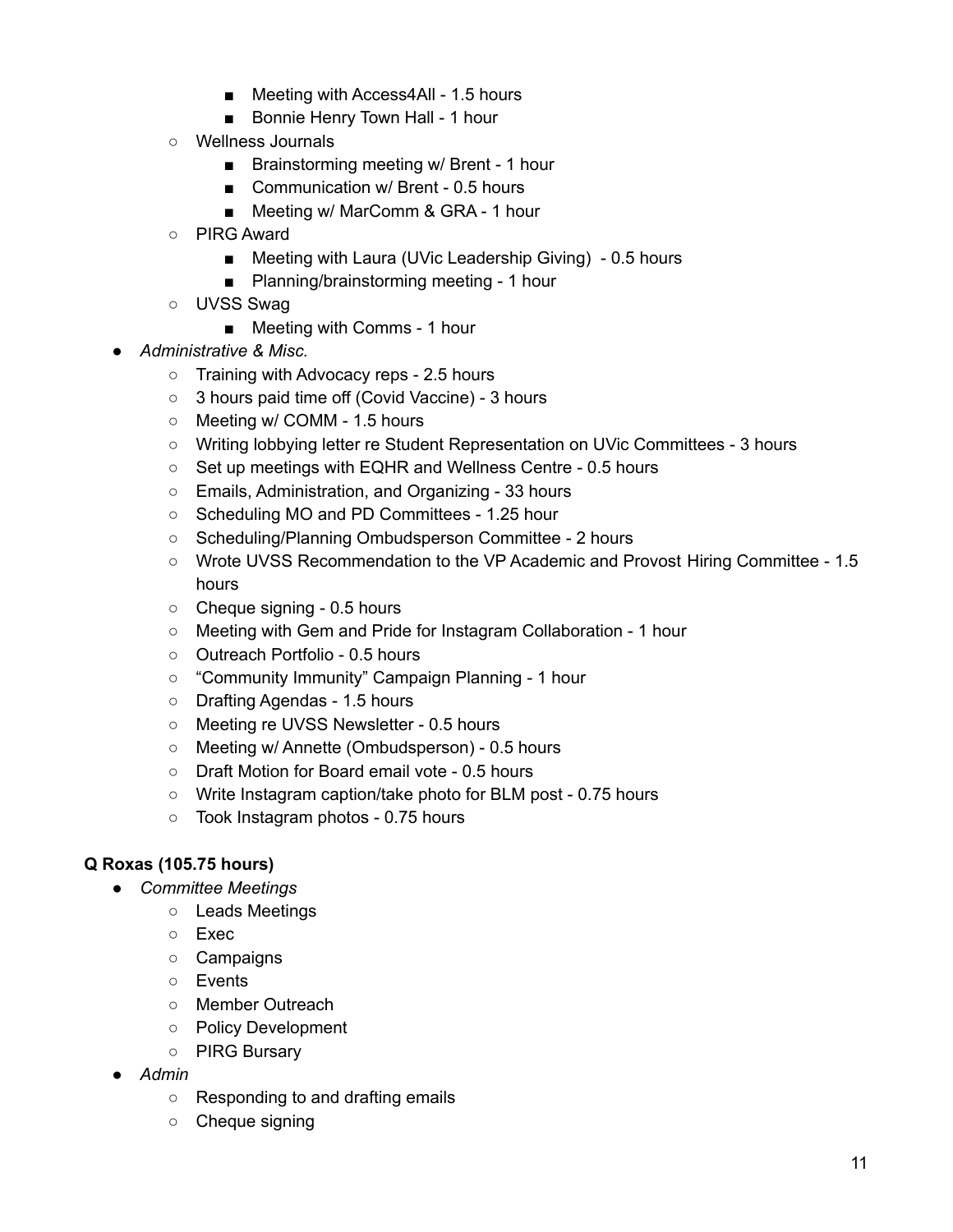- Editing collaborative documents regarding Access4All, Anti-Discrimination campaign, agendas, Hot Lunch Program
- Agenda planning
- *● Internal and External Meetings*
	- Equity Assessment with NLC
	- Events Portfolio meetings
	- Strategic Planning
	- Advocacy Group Orientation
	- Board Meeting May 10
	- Meetings with Faculty Association on return to campus
	- Meetings with FBFS, SSD, CCG, Meal Exchange, and UVSS Exec on food initiatives
	- SSD Access4All campaign meetings
	- Marketing and Communications orientations + drafting work orders
	- SOFAR, UVSS, UVIC Sci EDI Anti-Discrimination meetings
	- Meeting with past Director Shay Lynn Sampson
	- OSL meeting on consent training
- *● Projects, Initiatives, Campaigns*
	- Anti-Asian discrimination
		- Mental health supports (ReThink)
		- Planning and developing survey for return to campus
		- Working group (drafting outreach, editing proposal and campaign)
	- Hot Lunch Program development
	- Community Immunity
		- 19toZero town hall
		- Vaccine campaign
	- ReThink mental health
		- Working meetings with Robin
		- Meeting SOCC and Pride
	- Events Planning and Overview for upcoming year
- *● Social Media and Outreach*
	- Recording introduction video
	- Collaborating on post with GEM, UVSS, Pride for International Day Against Homophobia, Transphobia, and Biphobia
	- Responding to members' questions on social media
	- Drafting UVSS statements for month of May
	- Staff newsletter, UVSS mailing letter
	- Planning IG takeovers

# **Dipayan Nag (132.75hrs)**

- Strategic Plan Planning+Preparation
- Meeting with Minister Rankin
- Studentcare Stakeholders Meeting
- On-the-Job training with predecessor
- Board Training
- Portfolio Meetings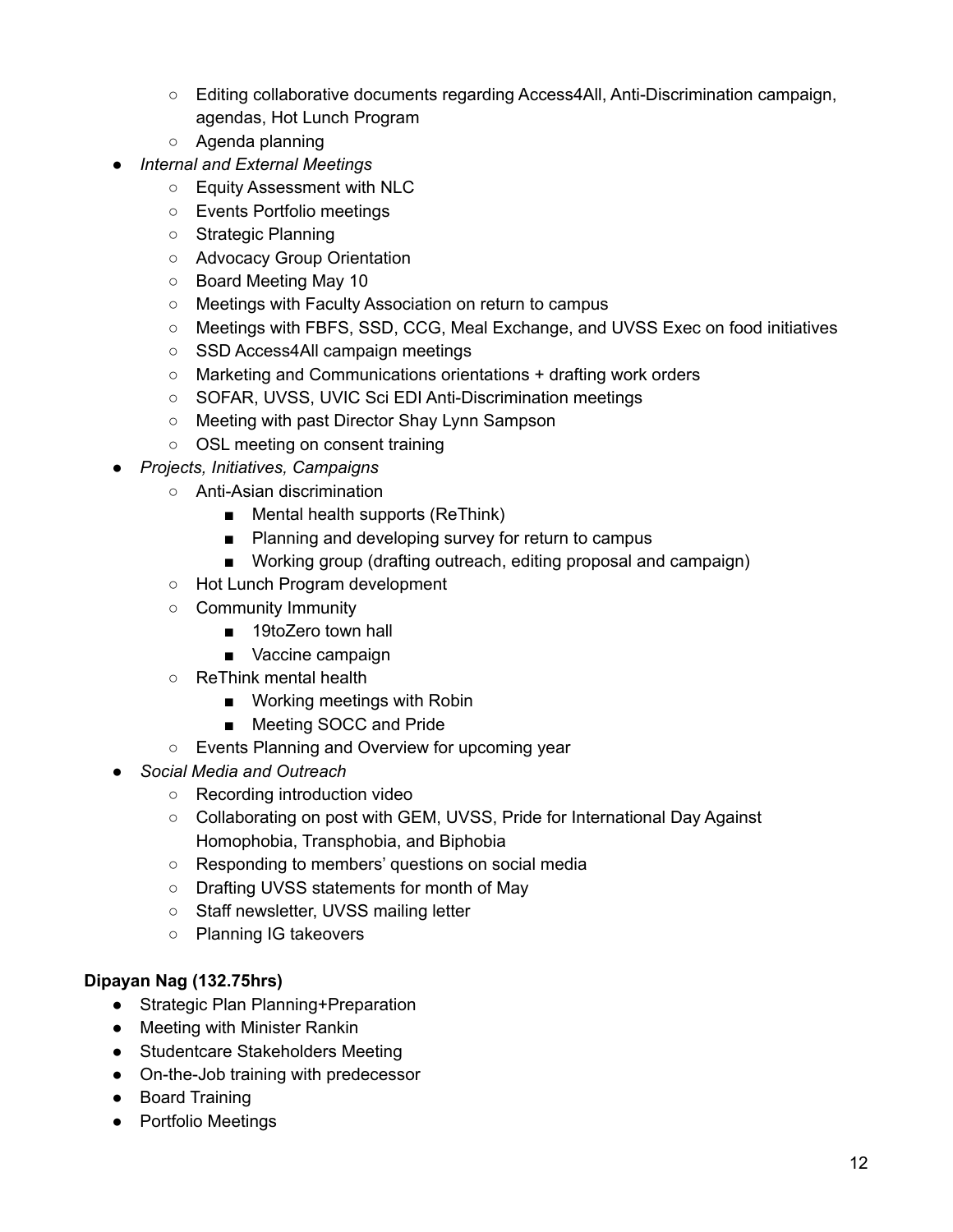- Newsletter writing
- Reviewing TOR from BOD committees.
- Access4all campaign meeting
- Meeting with Good Food Project
- PIRG Bursary Meeting
- OHS Meeting
- Vaccine Townhall Meeting
- Committee+Board Meetings
- Other Internal Meetings
- Other Administrative Duties

# **Mariel Hernández (107.5 Total Hours)**

*Meetings, Committees and Training*

- Attended Member Outreach, Events, Policy Development, and Campaigns committees (4 hours)
- Developed team cohesion in Leads and Executive meetings (6 hours)
- Participated in Vice Provost Hiring Committee (4 hours)
- Continued to meet campus stakeholder groups (1 hour)
- Continued training with social media, graphics and website team (2 hours)
- Met with Affiliated groups' coordinators (1.5 hours)

# *Administration*

- Reviewed and submitted cheque requisitions, and signed off on cheques (6 hours)
- Emails, questions, and complaints (29 hours)
- Held Course Union and Clubs' Council. Reviewed and restructured Club and Course Union funding system. Allocated respective funding. Began planning Clubs and Course Union Days in the Fall (21.5)

# *Advocacy*

- Equity, Diversity and Inclusion project: editing reports, holding one on one interviews with faculty and student groups, and planning (25 hours)
- Access4All: supported lobbying efforts by attending meetings and helping find similar clubs in other institutions (4 hours)
- Campus Solidarity for Fall Return: found mutual aid lobbying with Faculty and Union stewards at meetings and over email. (2 hours)
- Food Bank and Free Store: brainstormed with FBFS team on maintenance and expansion of project (1.5 hours).

# **Robin Pollard (113.25 hours)**

- $\bullet$  General (52.25)
	- Meetings/training with Emily (2 hours)
	- Meeting with Jennifer L (0.75)
	- Exec and Leads meeting (6 hours)
	- Emails + Organizing (27.5 hours)
	- $\circ$  Meeting with MLA Rankin + prep (2 hours)
	- Board Meeting (2 hour)
	- Equity Meeting (1 hour)
	- Advo groups training meeting (2.5 hours)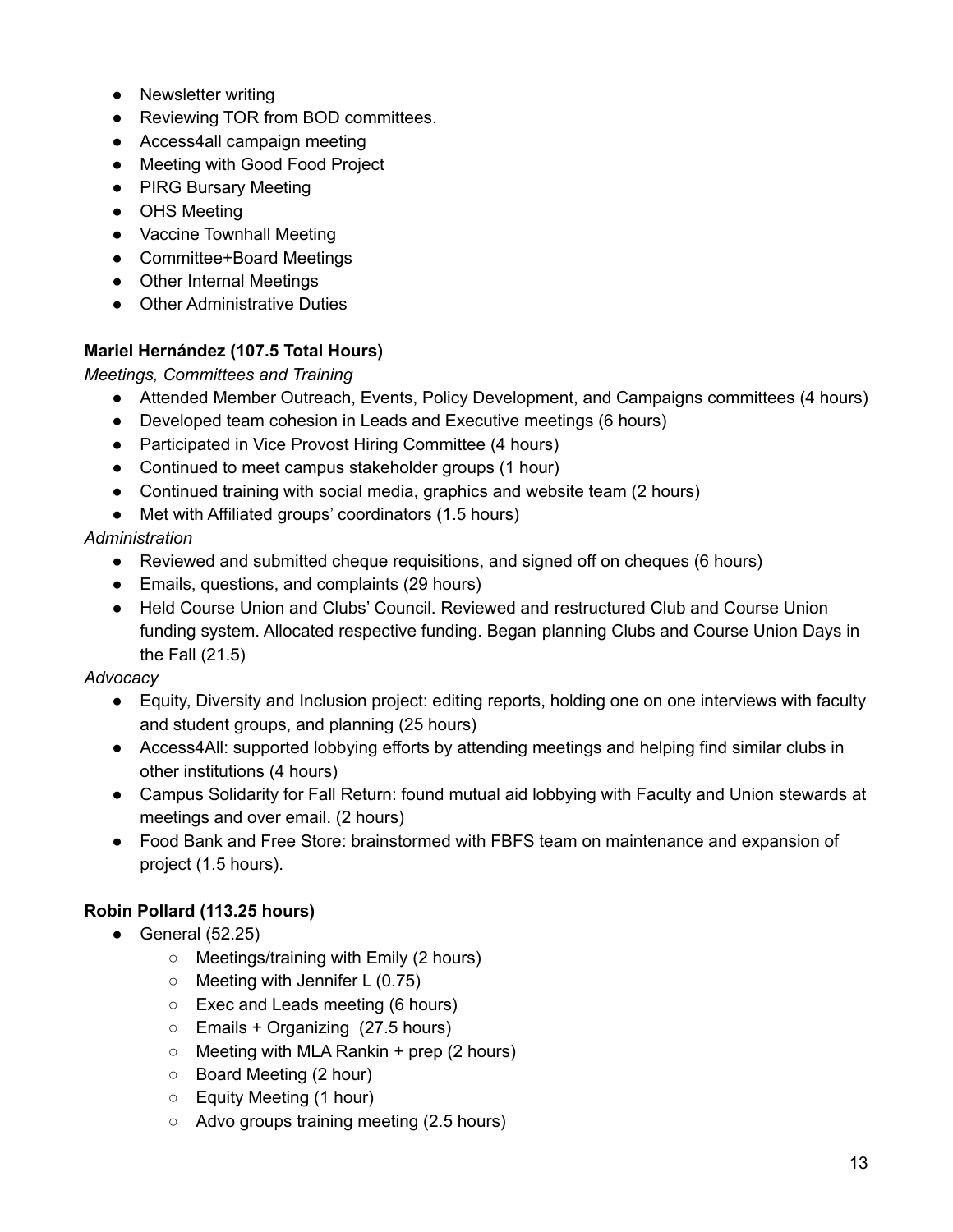- DaL Onboarding (1 hour)
- MarComms Presentation ( 2)
- Vaccine outreach and organizing (1 hour)
- $\circ$  EL + RP training (1 hour)
- $\circ$  Meeting with Q (events + campaigns) (0.75)
- Healthcare readings and research (1 hour)
- DaL meeting campaigns portfolio (1.25 hour)
- Reading Prep Steelworkers collective agreement (0.5 hour)
- OSL Meeting (1.5 hours)
- ABCS Conference (16 hours)
- Police Accountability Group Foundations Meeting (1 hour)
- PIRG working group meetings (1 hour)
- Studentcare Conference (3 hours)
- UVSP Meeting (1 hour)
- Campaigns Committee (1 hour)
- RP SH Meeting (1hour)
- Make Transit Work (6)
	- Research (1)
	- VRTC Meeting prep
	- Campaign planning (2.5 hour)
	- VRTC Orientation (1.5 hours)
	- Meeting with CCSS (1 hour)
- Anti Discrimination Campaign (8)
	- EDI SOFAR Meeting
	- UVic Sci EDI Meeting (2 hours)
	- Campaign Plan (1 hour)
	- Letter templates, prep and outreach ( 1 hour)
	- Meetings (2 hours)
	- research/other (2)
- $\bullet$  Rent With Rights (2)
	- Research on Oak Bay Occupancy Limit
	- Campaign planning (2hours)
- $\bullet$  Divest (0.5)
	- Leadership call (0.5 hours)
	- Campaign planning
- $\bullet$  LGC (3)
	- $\circ$  Campaign planning (3)
- **ReThink Mental Health** 
	- $\circ$  Campaign planning (3)
	- Fair Practicum
	- Catchup meeting with Michelle and MD (0.5 hour)
	- Equity Assessment
	- Onboarding Meeting (1 hour)
- Covid/ return to Campus/Community Immunity (6)
	- FA Meetings ( 2 hours)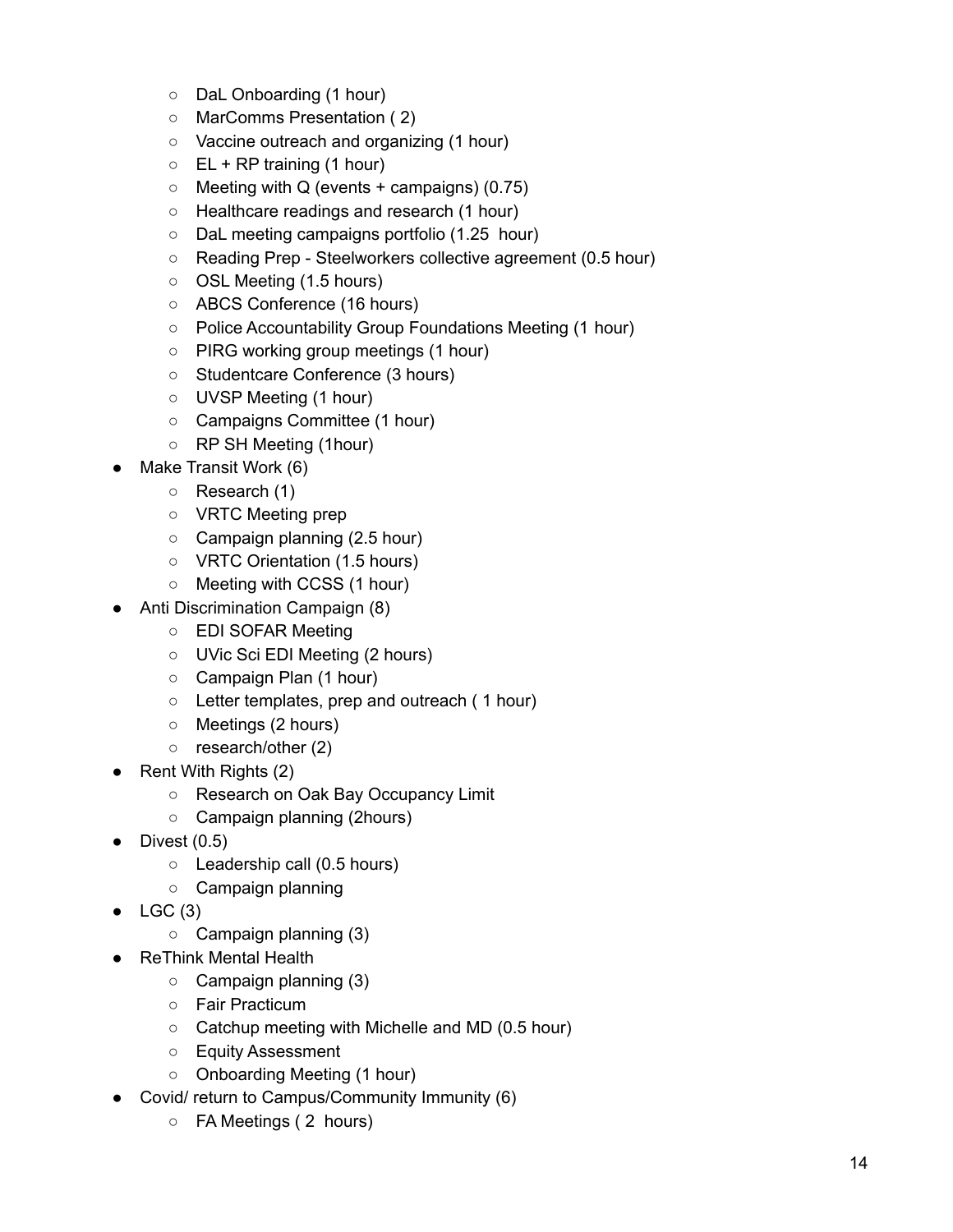- SSD Meeting (1.75)
- $\circ$  Research (0.25)
- Campaign Pl91 houran (1 hour)
- SSD meeting
- Safer Use (3.5)
	- Campaign Plan (3 hours)
	- Research (0.5 hours)

#### **Joshua Fassnacht (82.6 hours from 04/29 - 05/28)**

- Board Orientation Day 2
- Board Orientation Day 3
- Summer International Student Welcome (Presentation) Lead Director Orientation Day
- Lead Director Orientation Day 2
- Leads Meeting
- ISS/GC
- Leads + Josh Meeting
- Board + advo groups orientation
- Administrative Work and projects
- LEADS Jon G + SSD 11
- Leads Meeting
- MX & UVSS
- Administrative Work and projects
- $\bullet$  JF + GC
- Member Outreach Committee
- Events Committee
- Policy Development Committee
- SSD Acces4All Campaign Meeting
- Leads + Josh + KT SH Newsletter
- $\bullet$  Josh + Shilpa
- Leads & Josh + LC SH Social Media WOs
- Studentcare Stakeholder Meeting
- Campaigns Committee
- Leads ISR (and Deb) SSD Panel Discussion Planning

# **Rowan Froese (4.5 hours)**

- 1.5 hrs reading board policy;
- 1.5 hrs attending marketing and communications orientation;
- 1.5 hrs meeting with FinOps portfolio.

# **Deborah Berman (9 hours)**

- Campaigns meeting (1 hour)
- Events meeting (1 hour)
- Meeting with advocacy groups (2.5 hours)
- Access 4All campaign meeting (1.25 hours)
- Reviewing/editing return to campus plans/op-ed letter (0.75 hours)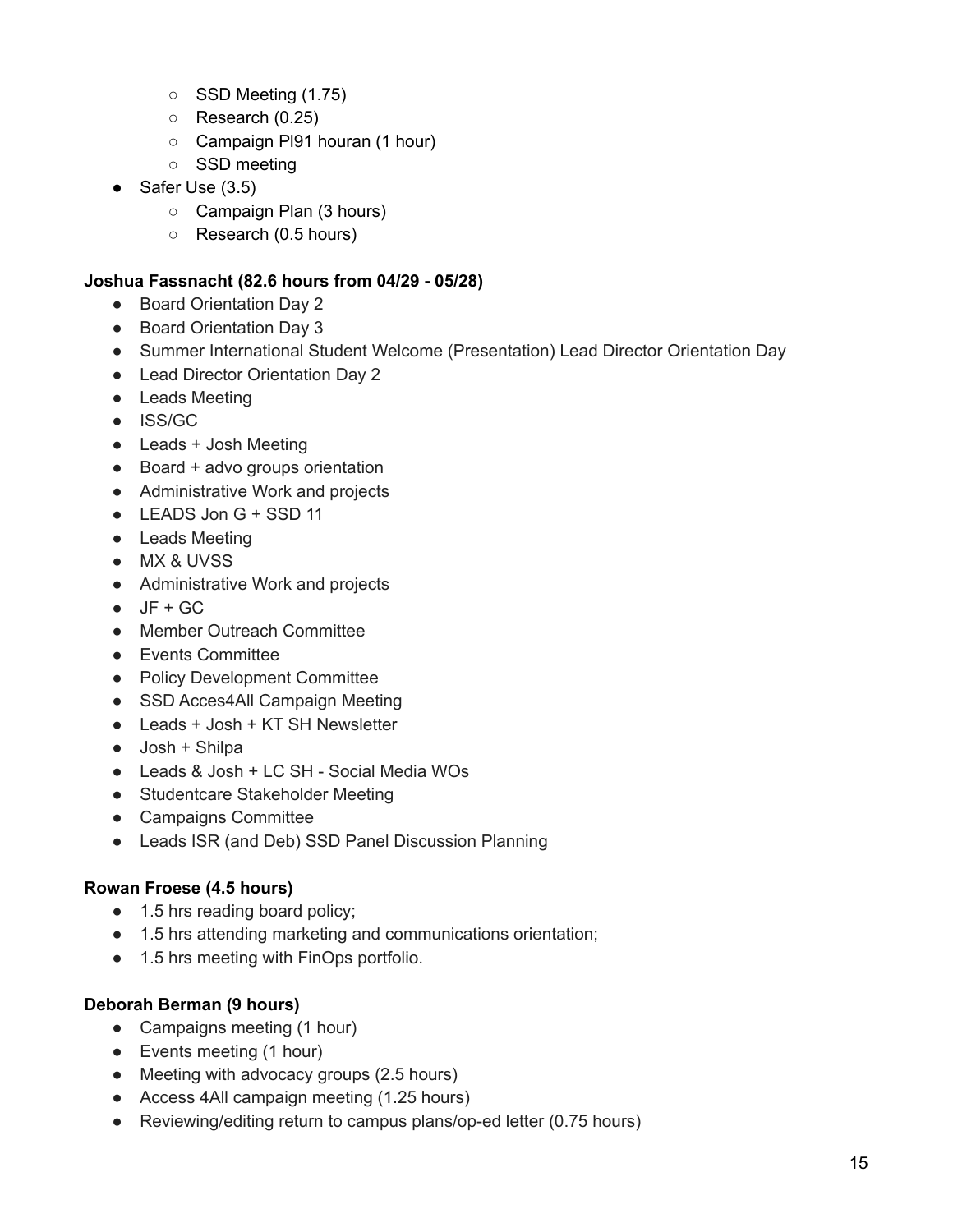- Marketing and communications workshop (2 hours)
- $\bullet$  Meeting with lead (0.5)

# **Nigel Bisnar (13 hours)**

- Board Meeting (2hrs)
- FinOps Portfolio Meetings (3hrs)
- Marketing and Coms Workshop (2hrs)
- Strategic Plan Infographic Research (1hr)
- Member Outreach Committee (0.5hrs)
- Events Committee (1hr)
- Policy Development Committee (0.5hrs)
- Campaigns Committee Meeting (1hr)
- Strategic Plan Development (2hrs)

# **Siddharth Pathak (8.5 hours)**

- Strat Plan preparation
- Reading previous committees' minutes
- EDI planning
- Board Training Missed modules covered
- MarComm Training
- Voting on Emailed Motions

# **Shilpa Parveen (10 hours)**

- Attended trainings
- Committee meetings
- Personal meetings with director of finance regarding social media and strategic planning
- Meetings with the director of international student relations regarding our vision and goals for the semester

# **Dhruvi Raichada (8 hrs)**

- Director At-Large
- Events Portfolio
- Attended training
- Strat plan for events committee
- Committee meetings
- Read the personnel notes

# **Hailey Chutter (4h 35 min)**

- FBFS/CCG meeting 40 miGood Food Document 30 min
- Review/Comment on Campaigns Folder 1 hour
- Campaigns Meeting 1 hour
- Events Committee Meeting 1 hour
- Work on UVSS Fairy Creek Statement 25 min